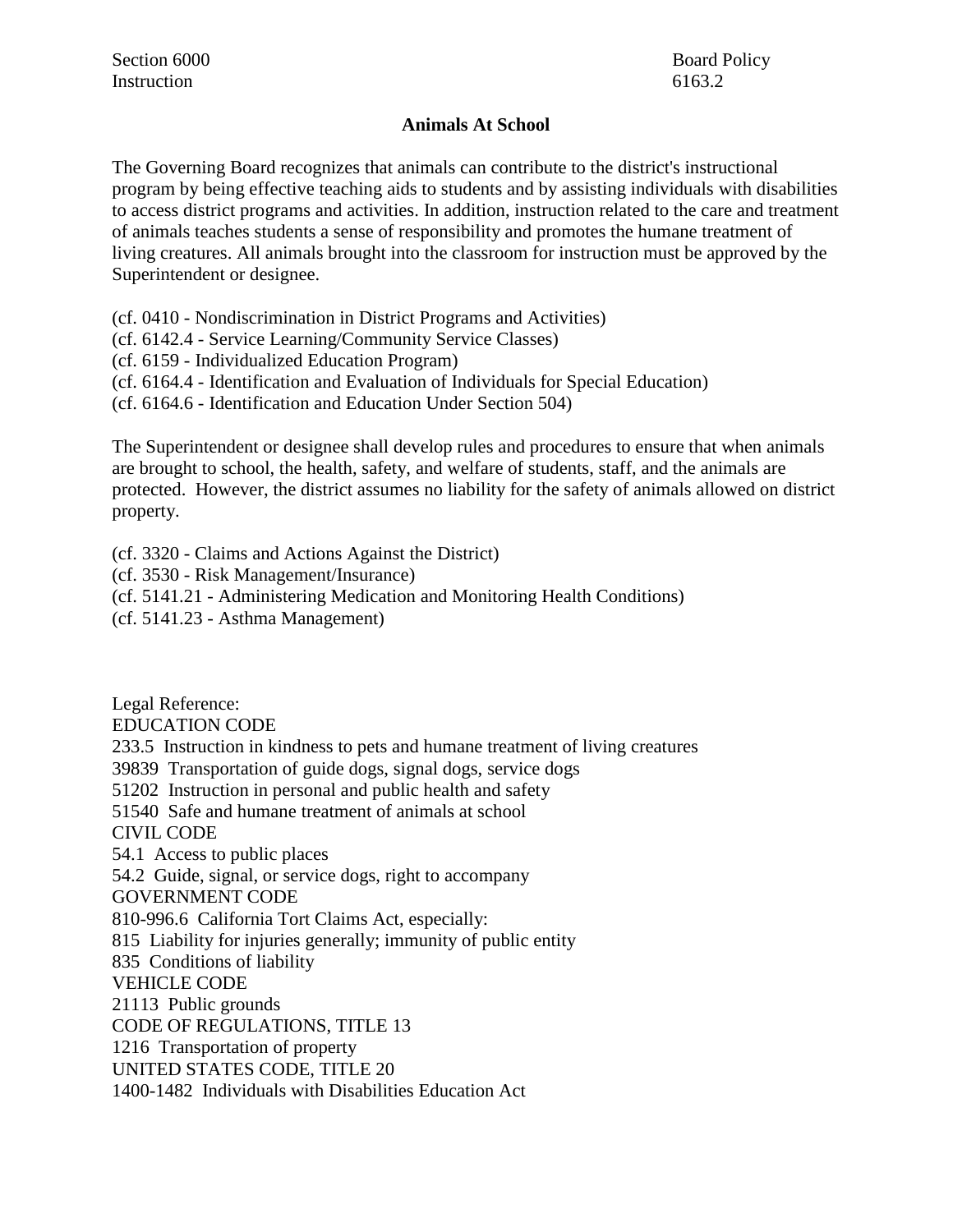UNITED STATES CODE, TITLE 29 794 Rehabilitation Act of 1973, Section 504 CODE OF FEDERAL REGULATIONS, TITLE 28 35.104 Definitions 35.136 Service animals COURT DECISIONS Sullivan v. Vallejo City USD, (1990) 731 F.Supp. 947

Management Resources: FEDERAL REGISTER Rules and Regulations, September 15, 2010, Vol. 75, Number 178, pages 56164-56236 CSBA PUBLICATIONS Indoor Air Quality: Governing Board Actions for Creating Healthy School Environments, Policy Brief, July 2008 Asthma Management in the Schools, Policy Brief, March 2008 WEB SITES: CSBA: http://www.csba.org American Society for the Prevention of Cruelty to Animals: http://www.aspca.org Humane Society of the United States: http://www.hsus.org U.S. Department of Education, Office of Civil Rights: http://www.ed.gov/about/offices/list/ocr

Adopted 3.15.17 Instruction 6163.2

Section 6000 **Administrative Regulations** 

Use of Animals for Instructional Purposes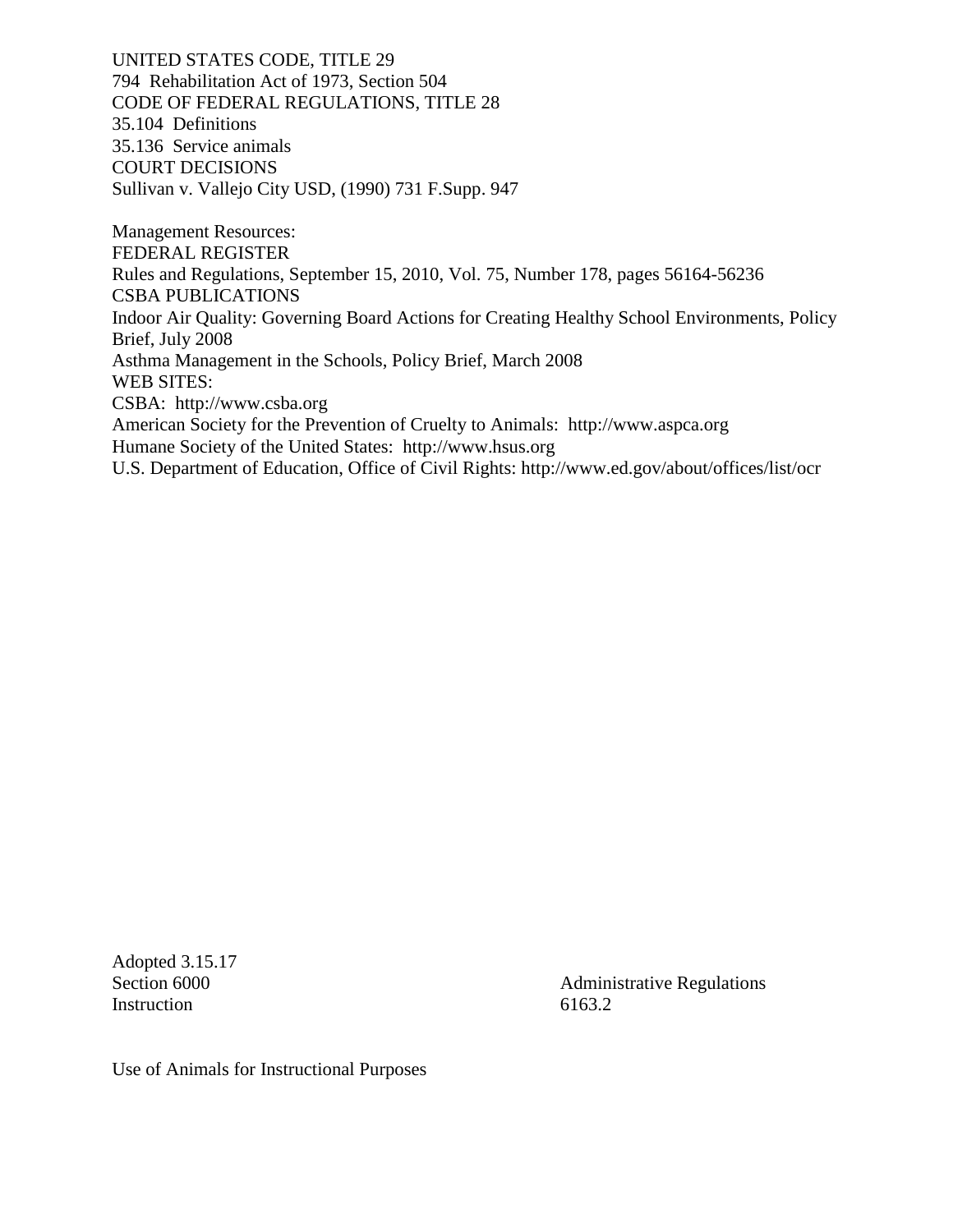Before any student or employee brings an animal to school for an instructional purpose, he/she shall receive written permission from the principal or designee. The principal or designee shall give such permission only after he/she has provided written notification to all parents/guardians of students in the affected class, asking them to verify whether their child has any known allergies, asthma, or other health condition that may be aggravated by the animal's presence. When a parent/guardian has provided notification that his/her child has an allergy, asthma, or other health condition that may be aggravated by the animal, the principal shall take appropriate measures to protect the student from exposure to the animal.

(cf. 3514 - Environmental Safety) (cf. 5141.21 - Administering Medication and Monitoring Health Conditions) (cf. 5141.23 - Asthma Management)

All animals brought to school must be in good physical condition and must be appropriately immunized. The teacher shall ensure that the species of animal is appropriate for the instructional purpose and age and maturity of the students.

All animals brought to school shall be adequately fed, effectively controlled, humanely treated, and properly housed in cages or containers suitable for the species. The teacher shall ensure that cages and containers are cleaned regularly and that waste materials are removed and disposed of in an appropriate manner.

(cf. 5141 - Health Care and Emergencies) (cf. 5142 - Safety)

The teacher shall ensure that students receive instructions regarding the proper handling of and personal hygiene around animals.

(cf. 5141.22 - Infectious Diseases)

Except for service animals, as defined below, all animals are prohibited on school transportation services. (Education Code 39839; 13 CCR 1216)

(cf. 3541.2 - Transportation for Students with Disabilities) (cf. 5131.1 - Bus Conduct)

Use of Service Animals by Individuals with Disabilities

For an individual with a disability, service animal means any dog that is individually trained to do work or perform tasks related to the individual's disability and for his/her benefit. For example, for an individual who is blind or has low vision, a service animal would mean a dog that helps him/her with vision, navigation, and other tasks; for an individual who is deaf or hard of hearing, a service animal would mean a dog that alerts him/her to the presence of people or sounds; and for an individual with psychiatric or neurological disabilities, a service animal would mean a dog that assists him/her by preventing or interrupting impulsive or destructive behaviors. (28 CFR 35.104)

Individuals with disabilities may be accompanied on school premises and on school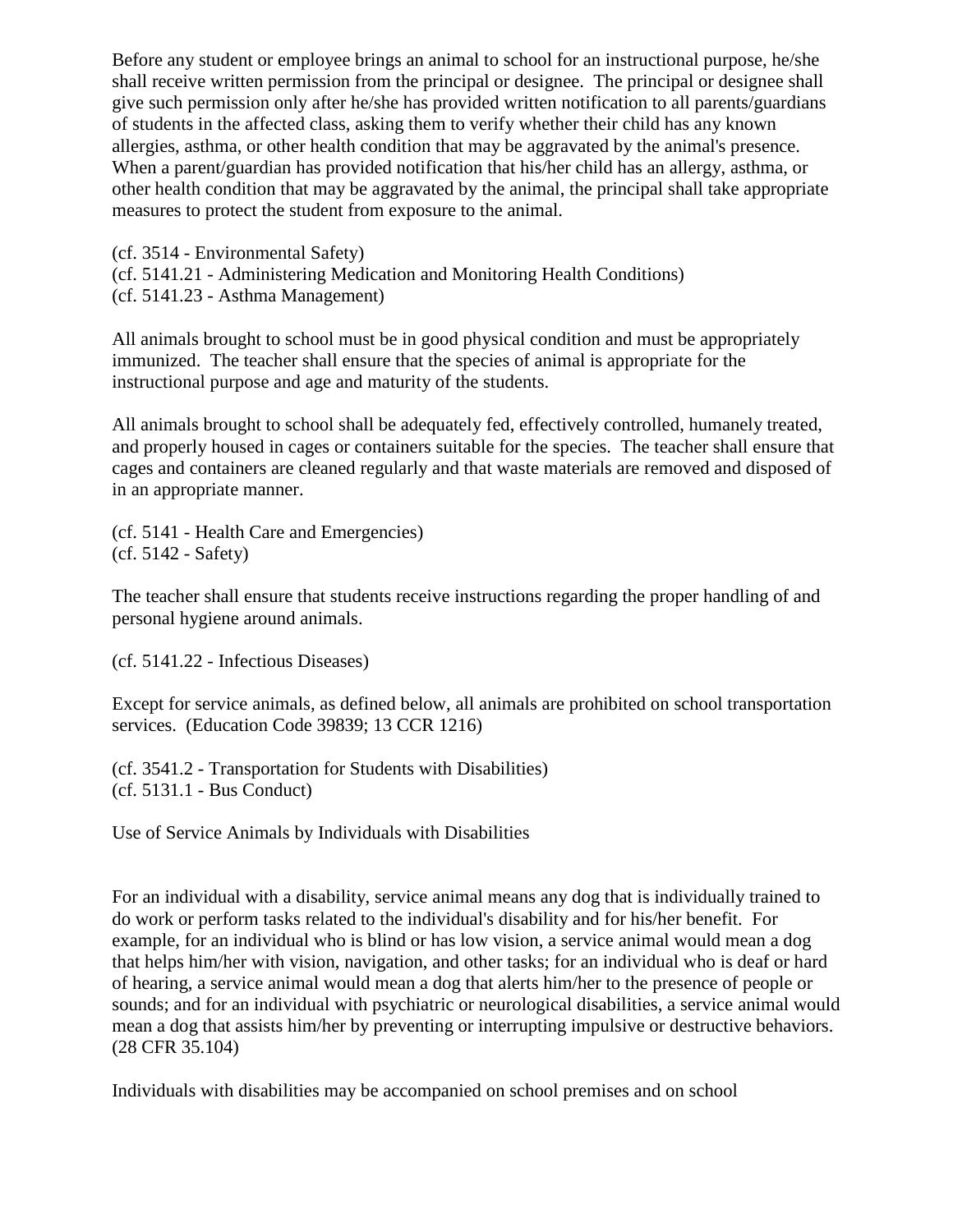transportation by service animals, including specially trained guide dogs, signal dogs, or service dogs. A therapy animal may be allowed when appropriate and must be approved by principal or designee. (Education Code 39839; Civil Code 54.2; 28 CFR 35.136)

(cf. 0410 - Nondiscrimination in District Programs and Activities)

- (cf. 3541.2 Transportation for Students with Disabilities)
- (cf. 6159 Individualized Education Program)

(cf. 6164.6 - Identification and Education Under Section 504)

The Superintendent or designee may permit the use of a miniature horse as a service animal when the horse has been individually trained to do work or perform tasks for the benefit of an individual with a disability, provided that: (28 CFR 35.136)

1. The district's facility can accommodate the type, size, and weight of the horse.

- 2. The individual has sufficient control of the horse.
- 3. The horse is housebroken.

4. The horse's presence in the specific facility does not compromise legitimate safety requirements of the facility.

The Superintendent or designee may ask any individual with a disability to remove his/her service animal from school premises or transportation if the animal is out of control and the individual does not take effective action to control it or the animal is not housebroken. When an individual's service animal is excluded, he/she shall be given an opportunity to participate in the service, program, or activity without having the service animal present. (Education Code 39839; Civil Code 54.2; 28 CFR 35.136)

See following pages for definitions, conditions and requirements for Animals At Schools

- 1. Definitions
	- a. Service Animal: animals that are individually trained to perform tasks for people with disabilities – such as guiding people who are blind, alerting people who are deaf, pulling wheelchairs, alerting and protecting a person who is having a seizure, assisting a person with autism, or performing other special tasks.
		- 1) A service animal is only a service animal when it is partnered with a person with a disability. If a person is not disabled, then the pet cannot become a service animal unless it is donated for training as a service animal for someone who is disabled.
		- 2) Service animals can also be called assistance animals.
		- 3) Service animals are primarily dogs. Sometimes, but rarely, miniature horses or monkeys are used as service animals.
		- 4) Service animals are working animals, not pets.
	- b. Service Dog-in-Training: puppies that are fostered by their programs to private families to be reared until they are old enough for advanced training.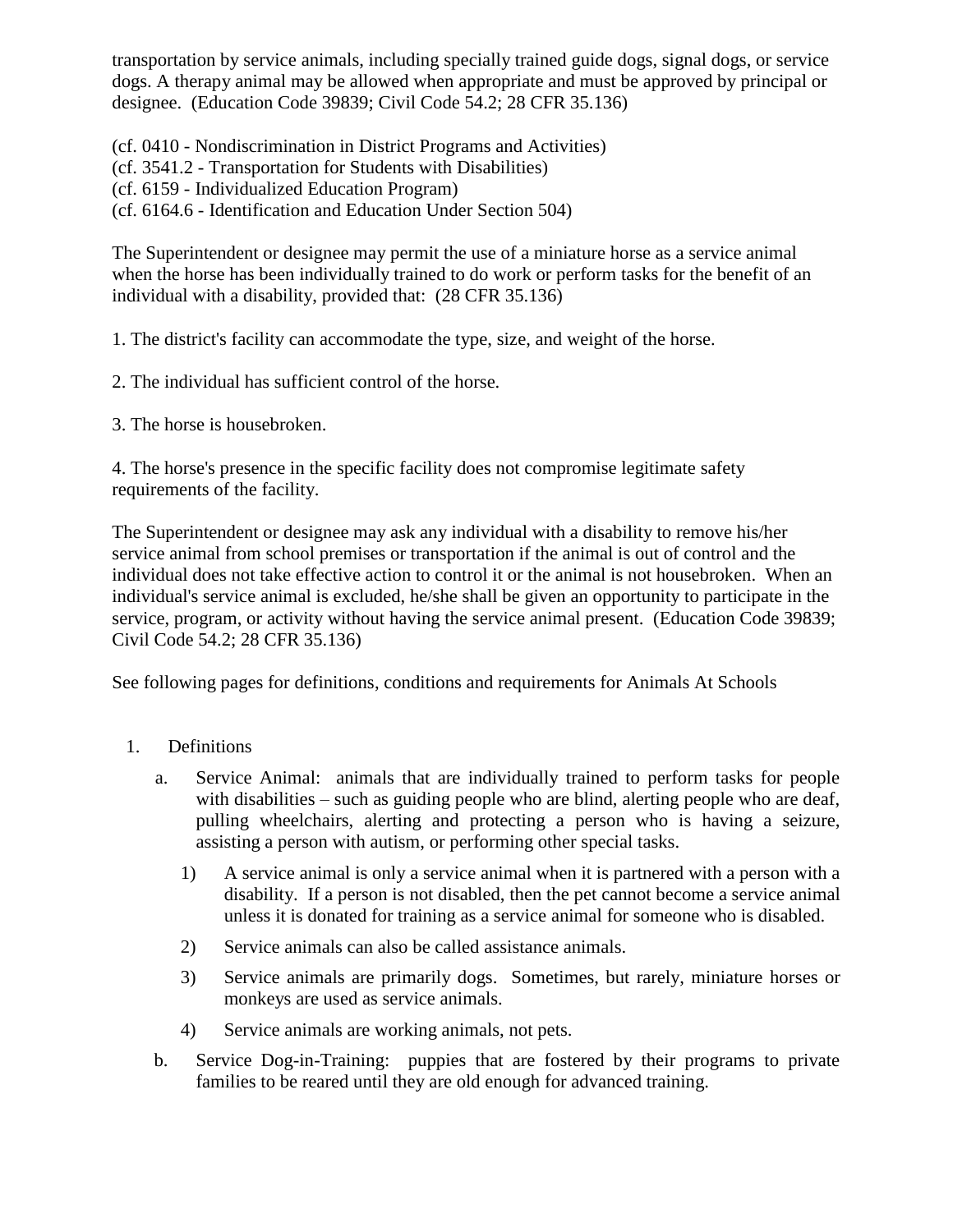- 1) Service Dogs-in-Training are not service animals.
	- a) Exception: in the presence of a person with a disability or a licensed trainer, a service dog-in-training has the same legal status of a fully trained service animal.
- c. Therapy Animal: animals that are trained to provide affection and comfort to people in hospitals, retirement homes, and nursing homes and for people with learning difficulties and people in stressful situations, such as disaster areas.
	- 1) Therapy animals are also called comfort or social animals.
	- 2) Therapy animals are not service animals.
- 2. Hazards
	- a. Bites: Although service animals are supposed to be carefully tested for their ability to handle stress (called a temperament test) and should have very steady nerves, ALL animals, no matter how well-behaved are capable of biting if pushed too hard.
		- 1) In California, the owner of any dog is liable for the damages suffered by any person who is bitten by the dog while in a public place regardless of the viciousness of the dog or the owner's knowledge of such viciousness.
		- 2) Regardless of the fact that the owner has insurance, a person who is bitten by a dog on school or district property could still seek damages against the school district. The principal or designee, as appropriate, are required to make sure attachment (A) or (B) has been completed prior to allowing an animal on campus.
	- b. Allergies: Animal dander, animal waste products, contaminated bedding, water, or habitat, food debris, and animal odors have been associated with classroom indoor air quality concerns and are suspected of being potential asthma triggers among sensitive students and staff.
	- c. Waste products: Animal waste causes unsanitary conditions. Visiting animals should not be allowed to defecate in or near areas where students routinely play or congregate. Animal wastes are the responsibility of the owner.
- 3. Service Animals
	- a. Types of Service Animals
		- 1) **Guide animal:** An animal that is individually trained to serve as a travel tool for individuals who are blind or have low vision.
		- 2) **Hearing animal**: An animal that has been individually trained to alert deaf persons or those with significant hearing loss, to sounds such as knocks on doors, fire alarms, telephone ringing, etc.
		- 3) **Signal animal:** An animal individually trained to assist a person with autism. The animal makes a person aware of movements, which may appear distracting to others and are common to those with autism. A person with autism may also have deficits in sensory input and may need service animals to provide similar assistance as is provided to a person who is blind or deaf.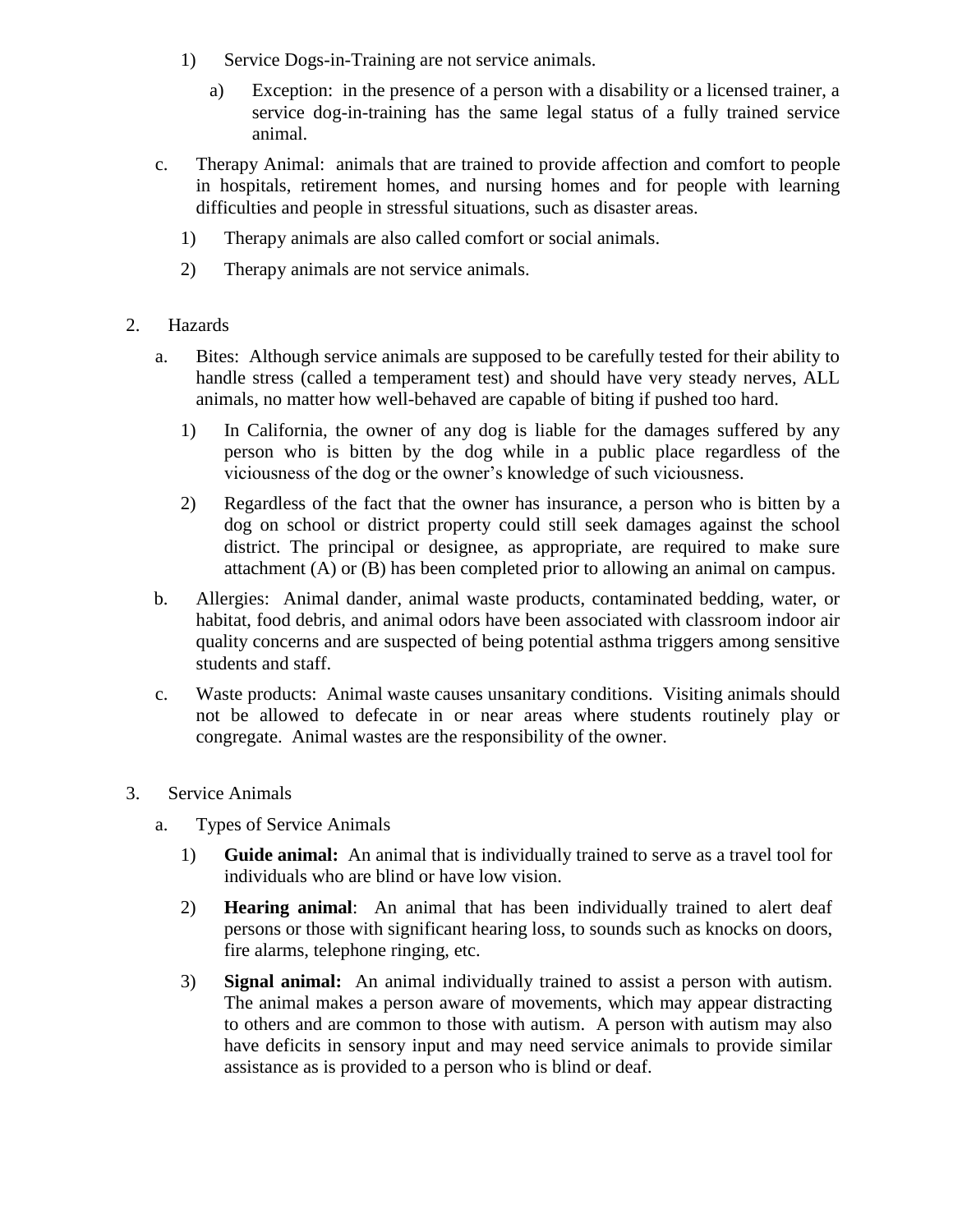- 4) **Seizure response animal:** An animal individually trained to assist persons with seizure disorders. The method by which the animal serves varies depending on the individual's needs.
- 5) **Service animal (assistance animal):** An animal that has been individually trained to assist a person with a mobility or health impairment. Types of duties the animal may perform include carrying, fetching, opening doors, ringing doorbells, activating elevator buttons, steadying a person while walking, assisting a person to get up after a fall, etc.
- b. General
	- 1) The school or district may ask if an animal is a service animal or ask what tasks the animal has been trained to perform, but cannot require special ID cards for the animal or ask about the person's disability.
	- 2) Allergies and fear of animals are generally not valid reasons for denying access or refusing service to people with service animals.
	- 3) A person with a disability cannot be asked to remove his or her service animal from the premises unless:
		- a) The animal is out of control and the animal's owner does not take effective action to control it (for example, a dog that barks repeatedly during a class time),
		- b) The animal poses a direct threat to the health or safety of others, or
		- c) The animal is not housebroken.
- c. Students
	- 1) Families of students wanting a service animal to accompany the student on campus are to complete the "Notification and Application: Service Animal" form (see Attachment A), and submit it to the school or district.
	- 2) If the school or district determines that the animal meets the definition of a service animal under the Americans with Disabilities Act (ADA) and applicable California law, and no exceptions described above in Section 3.b.3) apply, the school or district will reasonably accommodate the request to use a service animal on campus.
	- 3) If the animal does not meet the definition of a service animal under the ADA and applicable California Law, the school or district will assess the need for the animal based on the student's needs, and determine if alternative reasonable accommodations can be performed by the school or district in lieu of the animal.
		- a) It is an important distinction to note that it is the person with disabilities who has access rights and not the animal.
		- b) The alternative reasonable accommodation is to allow the student to access the district's programs and facilities at least as effectively as a service animal could provide such assistance.
		- c) The school or district should verify the training of the animal (see Attachment A).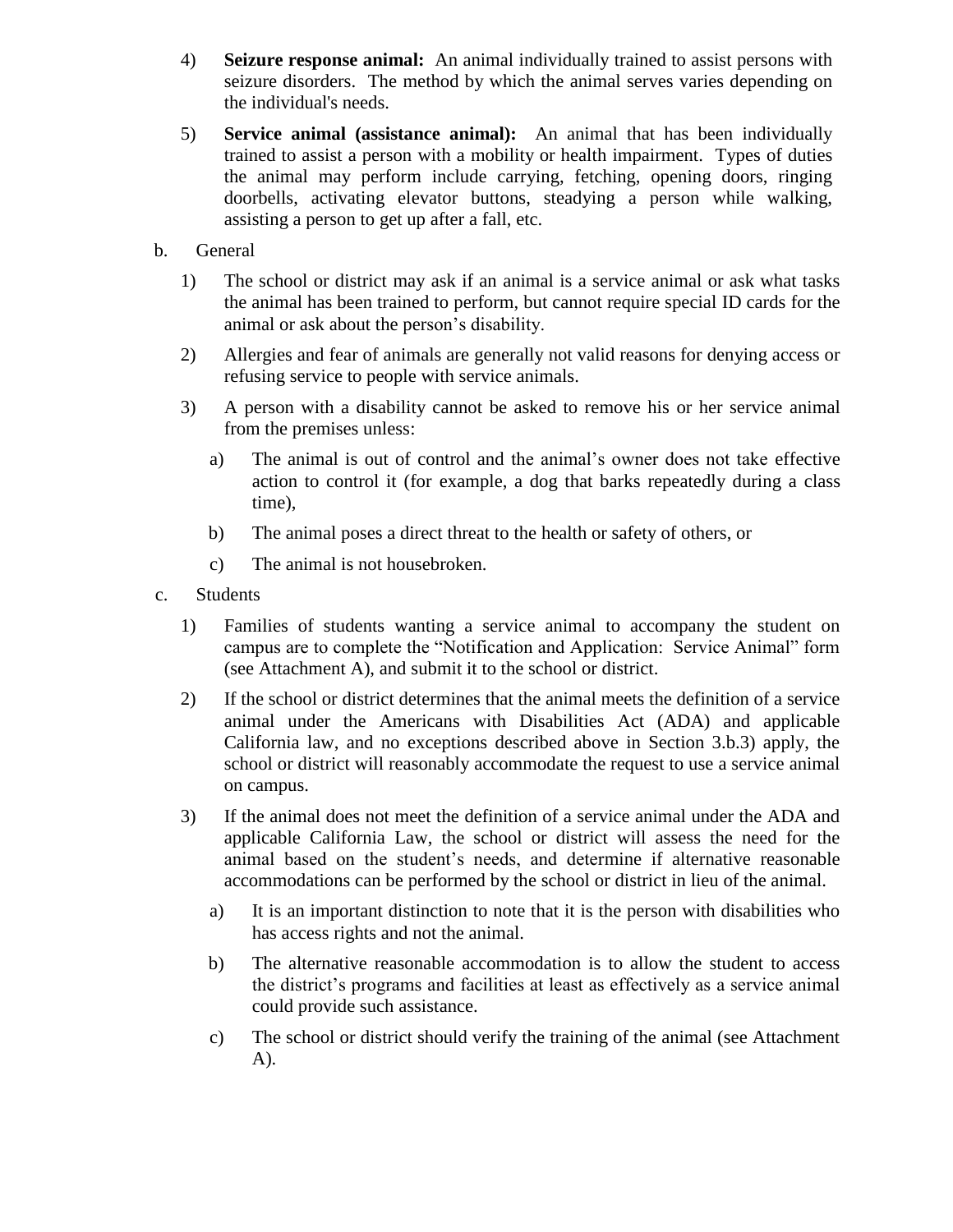- d) The school or district should be cautious in writing an animal into a student's individualized education program (IEP).
- 4) If the animal is not allowed, the school or district should communicate the accommodations with the family and explain how the district will provide services for the student, rather than the animal.
- 5) If the service animal is allowed, the student and his/her family will be responsible for the cost of any damage caused by the service animal, if any.
- d. Employees
	- 1) Employees wanting a service animal on school or district sites are to complete the "Notification and Application: Service Animal" form (see Attachment A), and submit it to the school or district.
	- 2) If the school or district determines that the animal meets the definition of a service animal under the ADA and applicable California law, and no exceptions described above in Section 3.b.3) apply, the school or district will reasonably accommodate the request to use a service animal on campus.
	- 3) If the animal does not meet the definition of a service animal under the ADA and applicable California law, the school or district is to conduct the interactive process with the employee to determine a reasonable accommodation that may or may not include the animal.
		- a) It is an important distinction to note that it is the person with disabilities who has access rights and not the animal.
	- 4) If the service animal is allowed, the employee will be responsible for the cost of any damage caused by the service animal.
- e. Public Visitors
	- 1) Under the ADA, service animals are allowed to accompany visitors with disabilities into all areas of the school or district facility that visitors are normally allowed to go. Service animals are allowed in areas where food is prepared, sold, and/or eaten even if state or local health codes prohibit animals on the premises.
		- a) A visitor with a disability cannot be asked to remove his or her service animal from the premises unless one or more of the reasons discussed above in Section 3.b.3) apply.
	- 2) Where the service animal is allowed, the visitor will be responsible for the cost of any damage caused by the service animal.
- 4. Therapy Animals
	- a. Therapy animals are not service animals.
		- 1) Therapy animals do not provide direct assistance and are not mentioned in the Americans with Disabilities Act.
		- 2) Therapy animals do not have the same legal status as service animals.
	- b. A school or district may invite, limit, or prohibit access by therapy animals.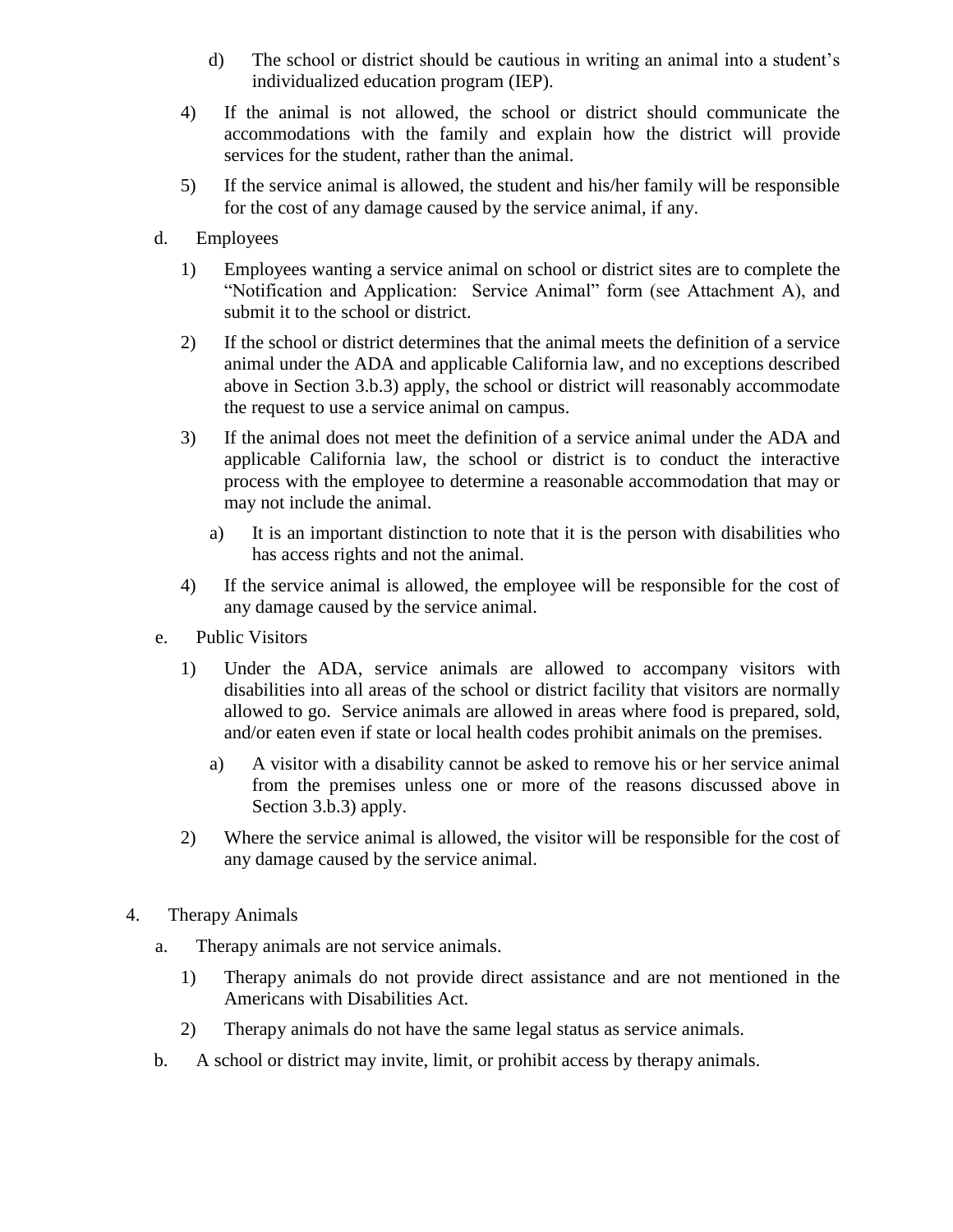- 1) A school or district that allows therapy animals are to set specific times when the animals are allowed at school. The principal or designee must approve.
- 2) Therapy animals should not become resident animals.
- c. If therapy animals or other animals are allowed on a school or district property, the owner is to provide the following:
	- $\Box$  Indemnification / hold harmless agreement for therapy animals, (See attachment B)
	- $\Box$  The name of the Training organization and certificate of completion,
	- $\Box$  The name of the Certification organization and certificate of accreditation,
	- $\Box$  The name of the Veterinarian and a health certificate including vaccination date(s),
	- $\Box$  A certificate of insurance and an endorsement naming the district as additional insured. The insurance limits should be \$500,000 per occurrence/\$1,000,000 aggregate, or a \$1,000,000 combined single limit.
- 5. Control Requirements for all Animals At School
	- a. The animal is to be leashed at all times, as appropriate to species. Exceptions are only permitted when the animal is performing a specific duty that requires it to be unleashed.
	- b. The handler/partner is to be in full control of the animal at all times.
	- c. The animal is to be as unobtrusive as possible.
	- d. The animal is to be well-groomed; measures should be taken at all times to maintain flea and odor control.
	- e. Consideration of others is to be taken into account when providing maintenance and hygiene of service animals or other animals.
	- f. When a animal is determined to be out of control, the infraction will be treated on an individual basis. If the animal poses a threat to the safety of others, a collaborative team can be assembled to determine the outcome of the behavior. Consequences may include, but are not limited to:
		- 1) Muzzling a barking dog,
		- 2) Refresher training for the animal and its partner, or
		- 3) Exclusion from school facilities.
			- a) Refer to Section 3.b.3) for conditions in which exclusion can apply.

Adopted 3.15.17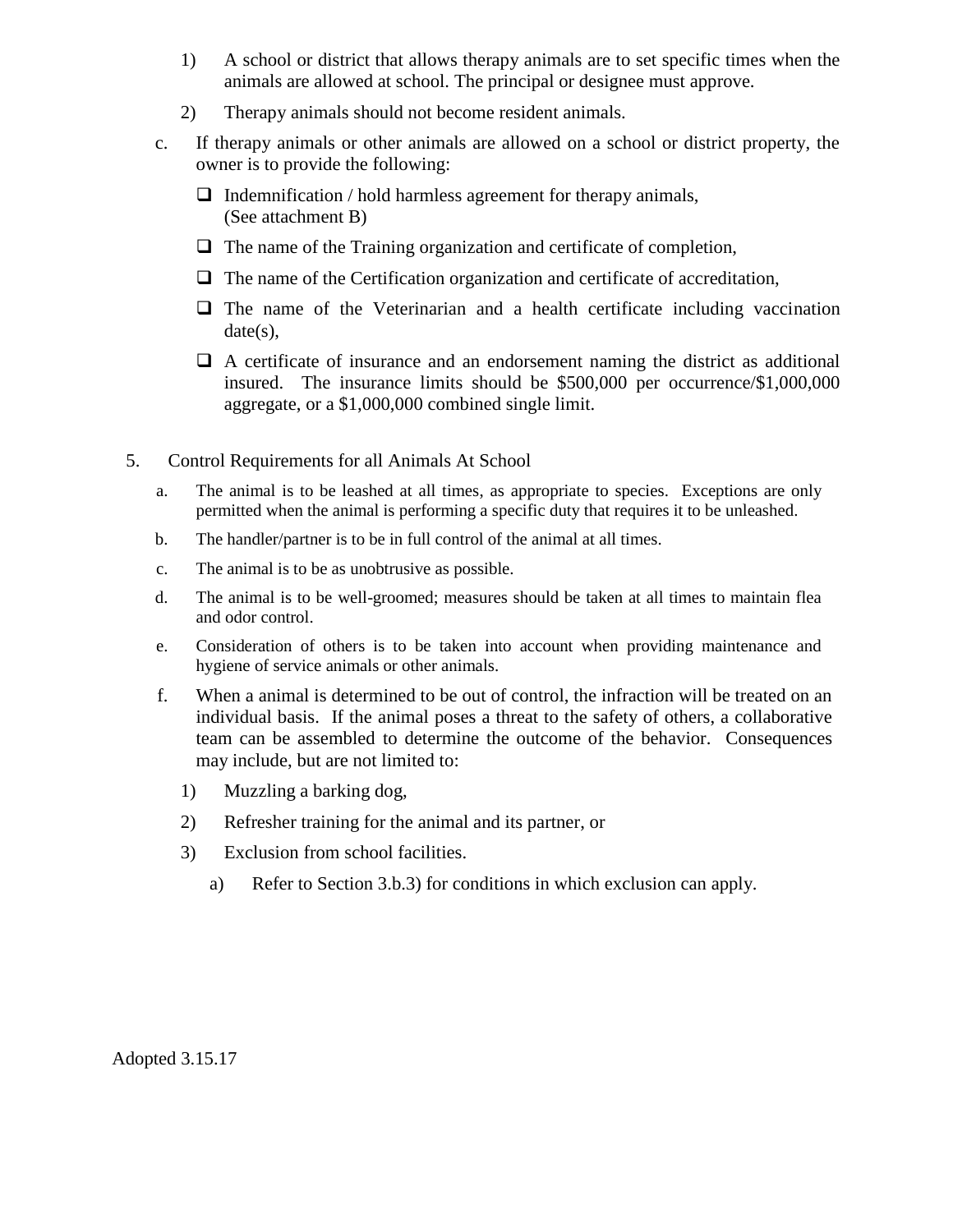#### Attachment A

## **Notification and Application Service Animal**

The district reserves the right to review this notification. The district will grant access to the animal or provide an alternative and effective accommodation. You will receive a reply within 14 school days.

| School Site                  |                |                                                                                                                                  | District                                                                        |  |
|------------------------------|----------------|----------------------------------------------------------------------------------------------------------------------------------|---------------------------------------------------------------------------------|--|
| Animal Owner                 |                |                                                                                                                                  | Animal Name and Type                                                            |  |
| Address                      |                |                                                                                                                                  | Telephone                                                                       |  |
| <b>Training Organization</b> |                |                                                                                                                                  | <b>Completion Date</b>                                                          |  |
|                              |                | Tasks the animal is trained to assist the student perform major life functions                                                   |                                                                                 |  |
| Veterinarian                 |                |                                                                                                                                  | Vaccination Date (Please attach health certificate)                             |  |
|                              |                |                                                                                                                                  | Acknowledgements By initialing below, I hereby understand and acknowledge that: |  |
|                              | (Initial here) | The district is not responsible for the health and safety of the animal (named<br>above), including injury, illness, or runaway. |                                                                                 |  |
|                              | (Initial here) | The district is not responsible for the exercising, feeding, watering, or housing<br>of the animal (named above).                |                                                                                 |  |
|                              | (Initial here) | The district is not responsible for any loss, damage, or theft of property<br>associated with the animal (named above).          |                                                                                 |  |
|                              | (Initial here) | The district is not responsible for any waste from the animal (named above).                                                     |                                                                                 |  |
|                              | (Initial here) | caused by the service animal.                                                                                                    | The student and his/her family will be responsible for the cost of any damage   |  |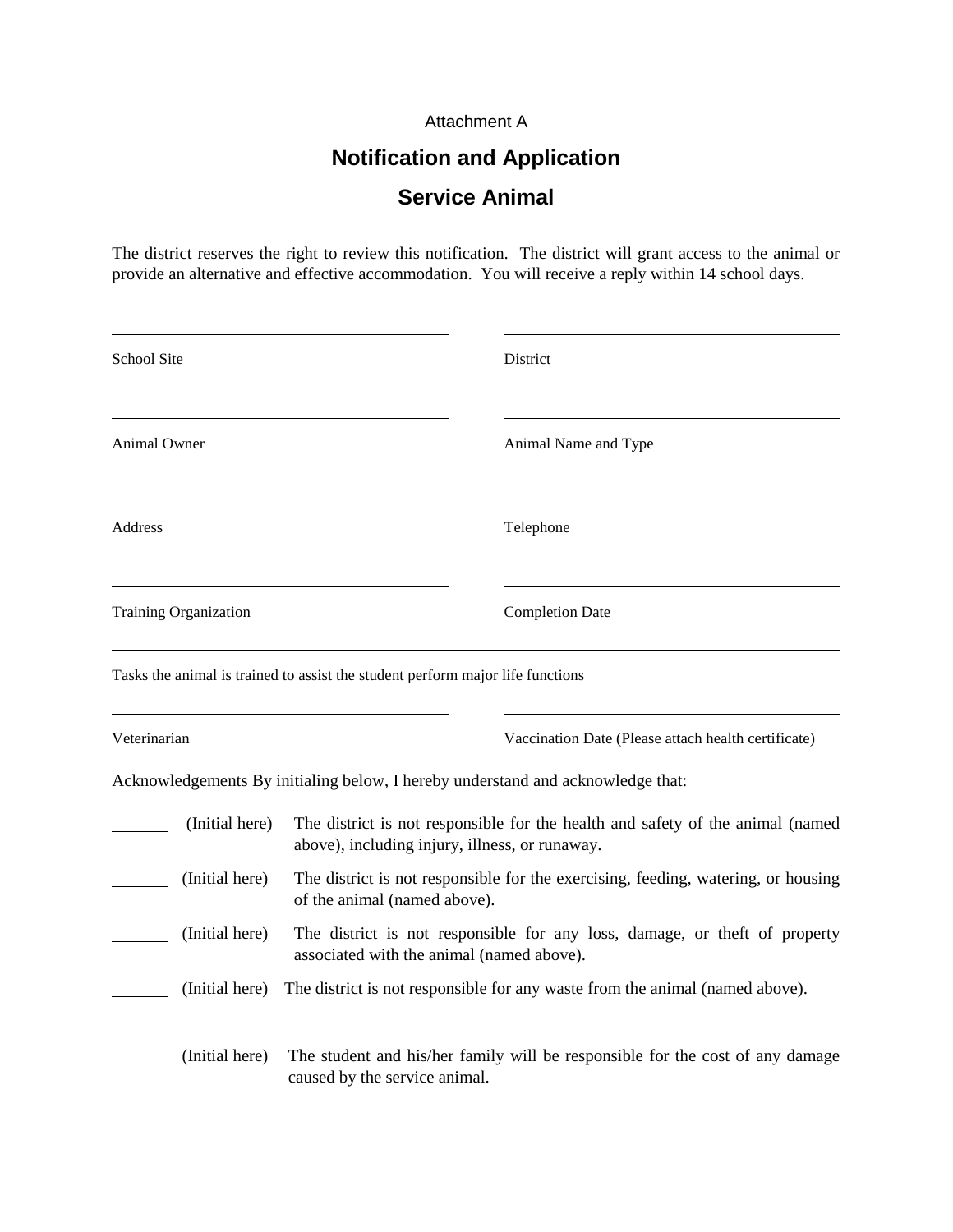| Signature of animal owner                              | Date |
|--------------------------------------------------------|------|
| <b>District Routing</b>                                |      |
| Principal or Site Administrator                        | Date |
| Special Education Director (if applicable)             | Date |
| Facilities                                             | Date |
| Assistant Superintendent, Educational Services<br>Date |      |

Or Designee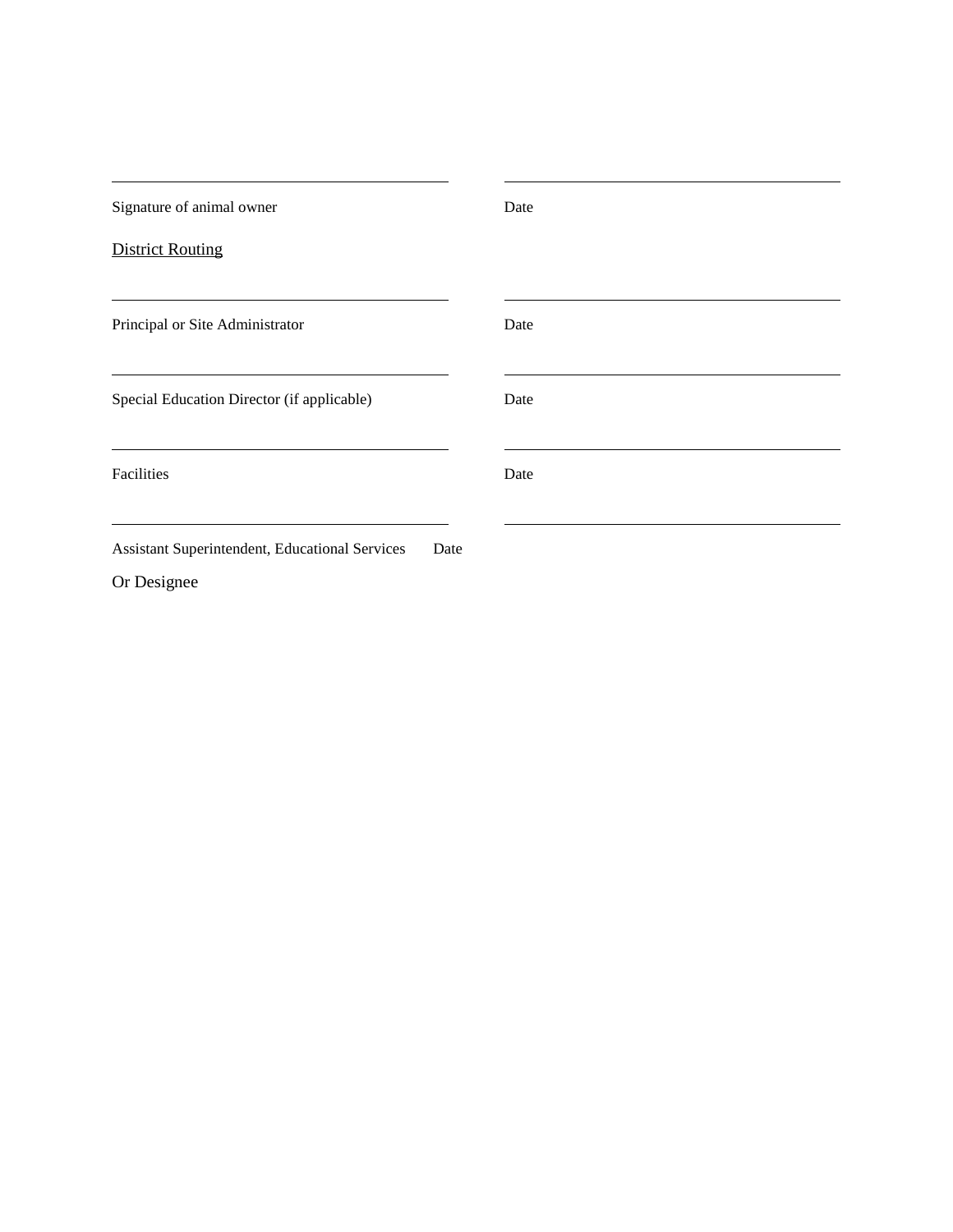#### Attachment B

# **Indemnification / Hold Harmless Agreement**

### **Therapy Animal**

| <b>School Site</b>                                             |                                                                                                                                  | District                                            |  |  |
|----------------------------------------------------------------|----------------------------------------------------------------------------------------------------------------------------------|-----------------------------------------------------|--|--|
| <b>Animal Owner</b>                                            |                                                                                                                                  | Animal Name and Type                                |  |  |
| <b>Address</b>                                                 |                                                                                                                                  | Telephone                                           |  |  |
| Training Organization                                          |                                                                                                                                  | <b>Completion Date</b>                              |  |  |
| Certification Organization                                     |                                                                                                                                  | <b>Certification Date</b>                           |  |  |
| Veterinarian                                                   |                                                                                                                                  | Vaccination Date (Please attach health certificate) |  |  |
| <b>Insurance Company</b>                                       |                                                                                                                                  | Limits (Please attach certificate and endorsement)  |  |  |
| Acknowledgements                                               |                                                                                                                                  |                                                     |  |  |
| By initialing below, I hereby understand and acknowledge that: |                                                                                                                                  |                                                     |  |  |
| (Initial here)                                                 | The district is not responsible for the health and safety of the animal (named<br>above), including injury, illness, or runaway. |                                                     |  |  |
| (Initial here)                                                 | The district is not responsible for the exercising, feeding, watering, or housing<br>of the animal (named above).                |                                                     |  |  |
| (Initial here)                                                 | The district is not responsible for any loss, damage, or theft of property<br>associated with the animal (named above).          |                                                     |  |  |
| (Initial here)                                                 | The district is not responsible for any waste from the animal (named above).                                                     |                                                     |  |  |